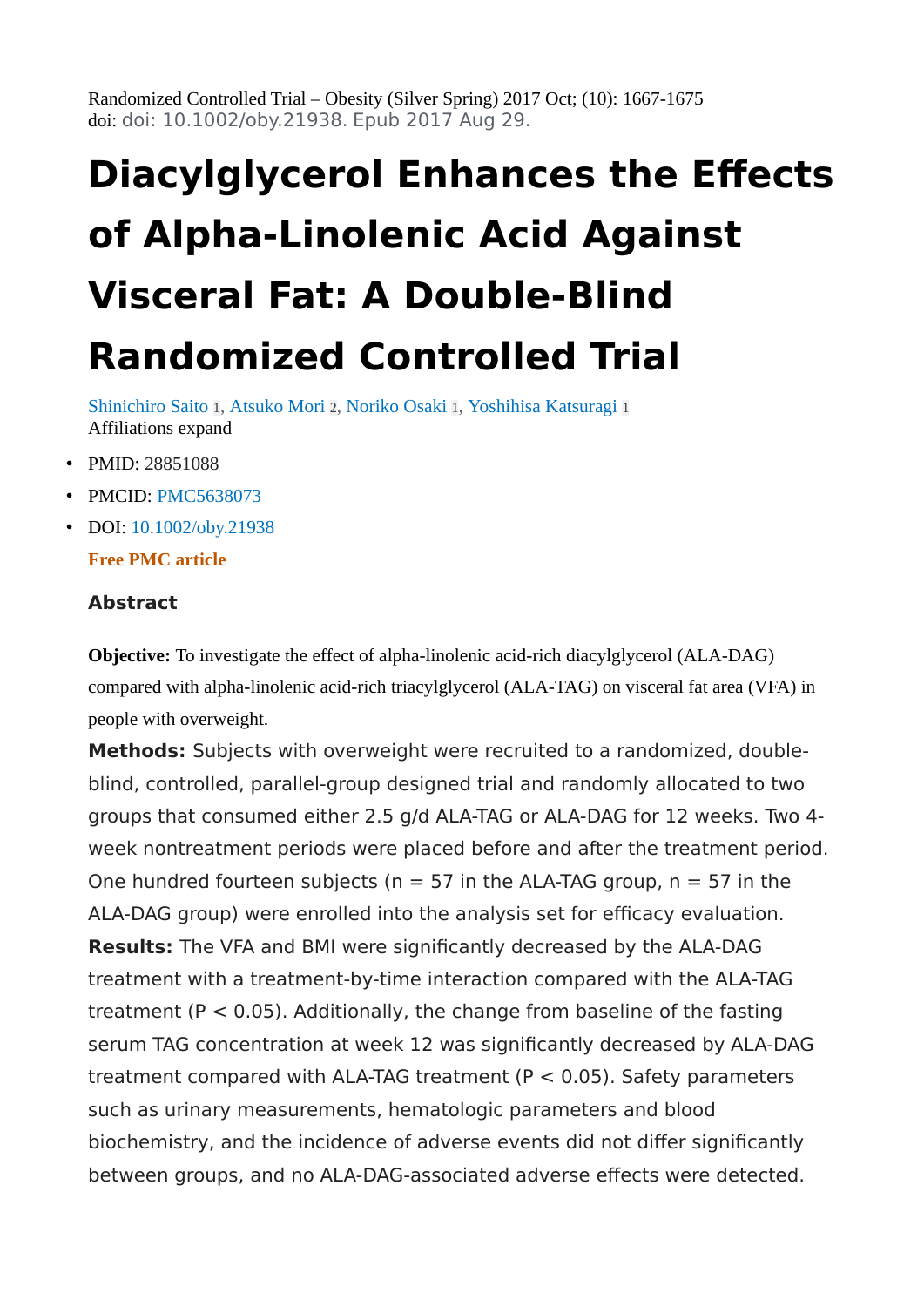**Conclusions:** Incorporation of ALA-DAG in a regular diet for 12 weeks may lead to a reduction in VFA, BMI, and serum TAG in men and women with overweight.

© 2017 The Authors. Obesity published by Wiley Periodicals, Inc. on behalf of

The Obesity Society (TOS).

## **Figures**

**Figure 1** Participant flow through the study.…

### **Figure 2**

Correlation between ( **A** )…

#### **Similar articles**

• [Consumption of alpha-Linolenic Acid-enriched Diacylglycerol Reduces](https://pubmed.ncbi.nlm.nih.gov/27321122/) 

[Visceral Fat Area in Overweight and Obese Subjects: a Randomized,](https://pubmed.ncbi.nlm.nih.gov/27321122/) 

[Double-blind Controlled, Parallel-group Designed Trial.](https://pubmed.ncbi.nlm.nih.gov/27321122/)

Saito S, Fukuhara I, Osaki N, Nakamura H, Katsuragi Y.J Oleo Sci. 2016 Jul

1;65(7):603-11. doi: 10.5650/jos.ess16059. Epub 2016 Jun

16.PMID: 27321122 Clinical Trial.

• [Consumption of alpha-linolenic acid-enriched diacylglycerol induces](https://pubmed.ncbi.nlm.nih.gov/29246284/) 

[increase in dietary fat oxidation compared with alpha-linolenic acid-](https://pubmed.ncbi.nlm.nih.gov/29246284/)

[enriched triacylglycerol: A randomized, double-blind trial.](https://pubmed.ncbi.nlm.nih.gov/29246284/)

Ando Y, Saito S, Miura H, Osaki N, Katsuragi Y.Nutr Res. 2017 Dec;48:85-

92. doi: 10.1016/j.nutres.2017.10.012. Epub 2017 Oct

13.PMID: 29246284 Clinical Trial.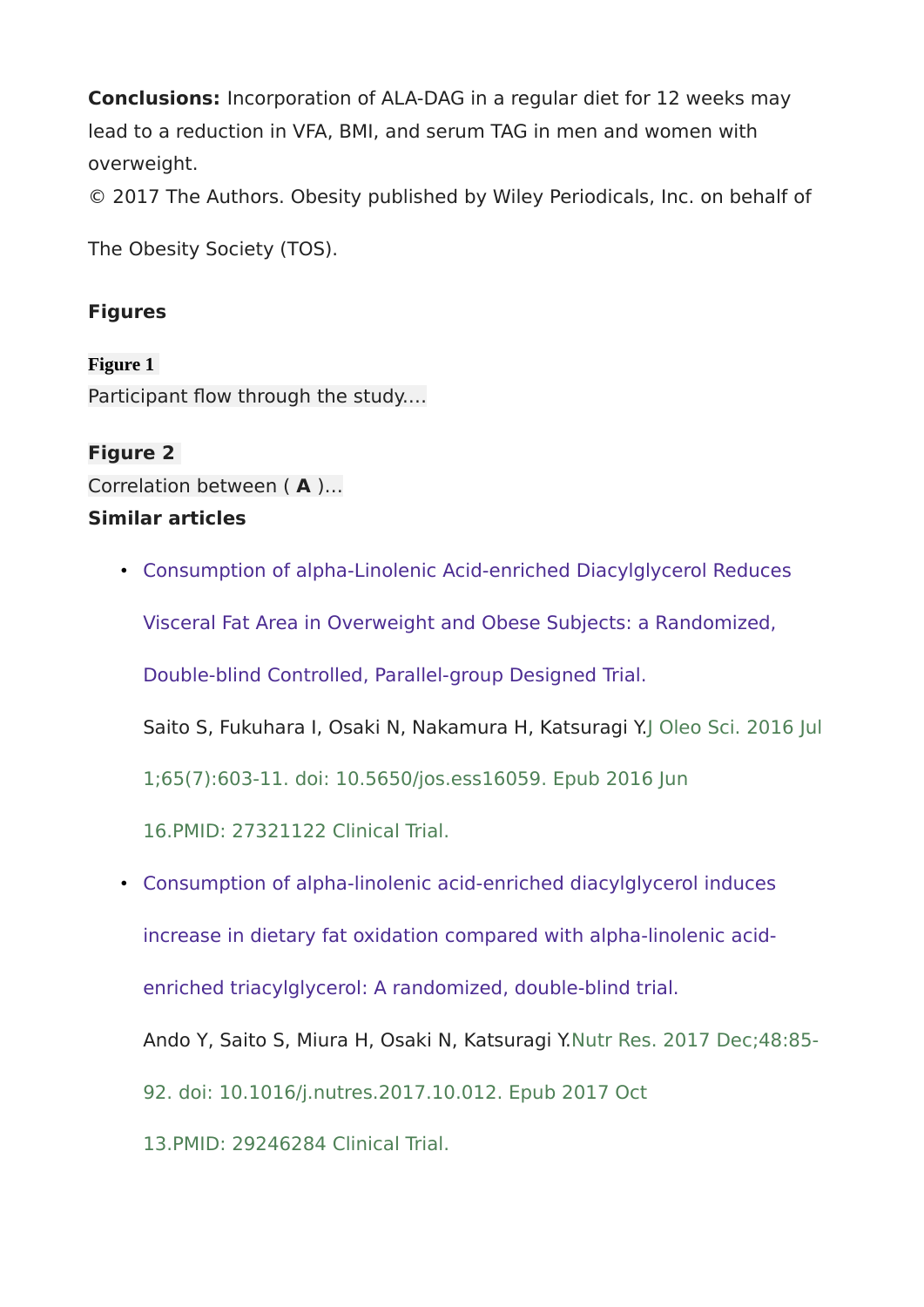• [Alpha Linolenic Acid-enriched Diacylglycerol Consumption Enhances](https://pubmed.ncbi.nlm.nih.gov/28154349/)  [Dietary Fat Oxidation in Healthy Subjects: A Randomized Double-blind](https://pubmed.ncbi.nlm.nih.gov/28154349/)  [Controlled Trial.](https://pubmed.ncbi.nlm.nih.gov/28154349/)

Ando Y, Saito S, Yamanaka N, Suzuki C, Ono T, Osaki N, Katsuragi Y.J Oleo Sci. 2017;66(2):181-185. doi:

10.5650/jos.ess16183.PMID: 28154349 Clinical Trial.

• [Metabolism of diacylglycerol in humans.](https://pubmed.ncbi.nlm.nih.gov/17392138/)

Takase H.Asia Pac J Clin Nutr. 2007;16 Suppl 1:398-

403.PMID: 17392138 Review.

• [The effects of diacylglycerol oil on fat oxidation and energy expenditure](https://pubmed.ncbi.nlm.nih.gov/19449445/)  [in humans and animals.](https://pubmed.ncbi.nlm.nih.gov/19449445/)

Hibi M, Takase H, Meguro S, Tokimitsu I.Biofactors. 2009 Mar-

Apr;35(2):175-7. doi: 10.1002/biof.25.PMID: 19449445 Review.

### See all similar articles **Cited by** 2 articles

• [Current Evidence to Propose Different Food Supplements for Weight Loss:](https://pubmed.ncbi.nlm.nih.gov/32962190/) 

[A Comprehensive Review.](https://pubmed.ncbi.nlm.nih.gov/32962190/)

Watanabe M, Risi R, Masi D, Caputi A, Balena A, Rossini G, Tuccinardi D,

Mariani S, Basciani S, Manfrini S, Gnessi L, Lubrano C.Nutrients. 2020 Sep

20;12(9):2873. doi: 10.3390/nu12092873.PMID: 32962190 **Free PMC** 

**article.** Review.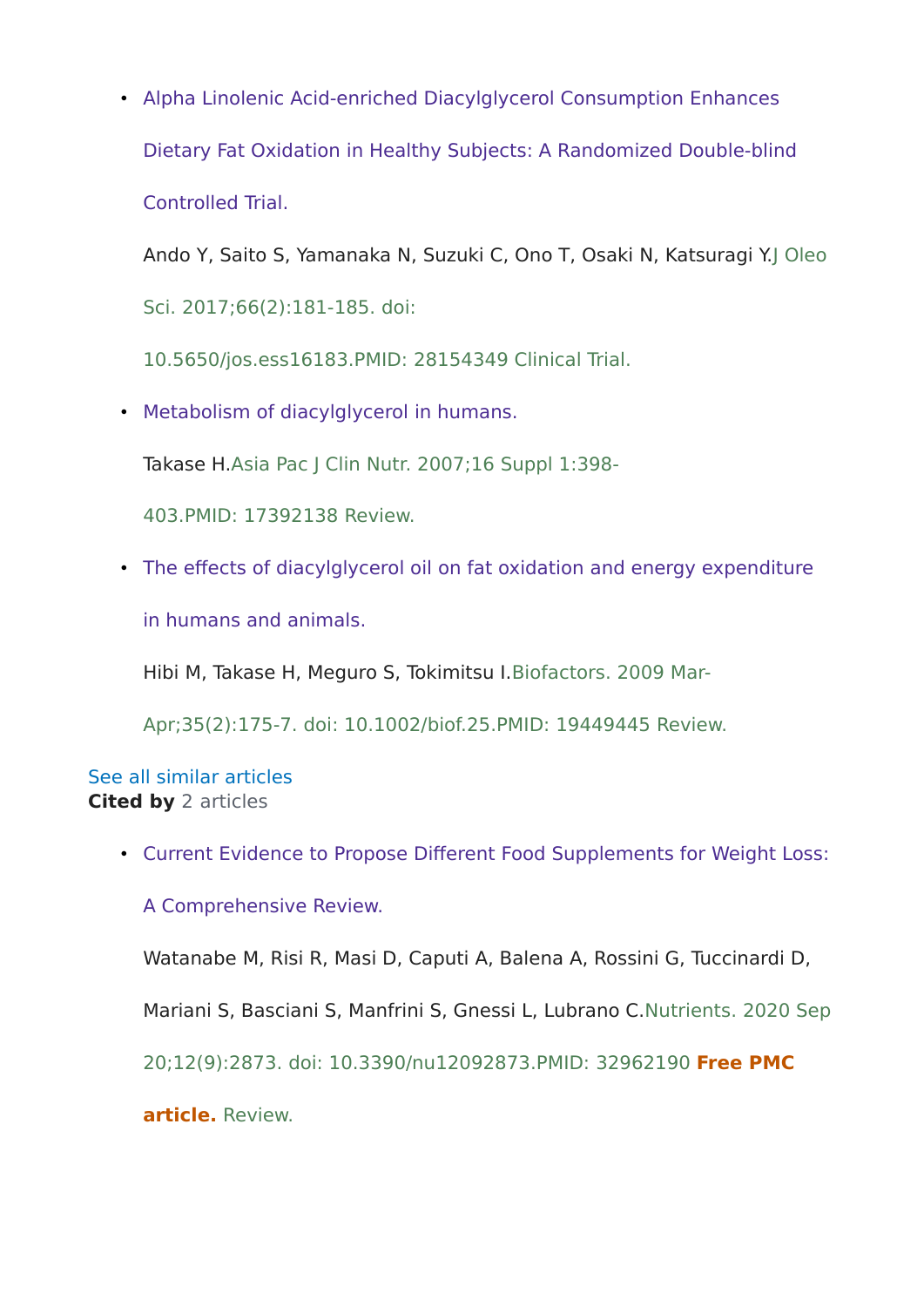• Blautia [genus associated with visceral fat accumulation in adults 20-76](https://pubmed.ncbi.nlm.nih.gov/31602309/)  [years of age.](https://pubmed.ncbi.nlm.nih.gov/31602309/)

Ozato N, Saito S, Yamaguchi T, Katashima M, Tokuda I, Sawada K,

Katsuragi Y, Kakuta M, Imoto S, Ihara K, Nakaji S.NPJ Biofilms

Microbiomes. 2019 Oct 4;5(1):28. doi: 10.1038/s41522-019-0101-x.

eCollection 2019.PMID: 31602309 **Free PMC article.**

## **References**

- 1. Kuk JL, Katzmarzyk PT, Nichaman MZ, Church TS, Blair SN, Ross R. Visceral fat is an independent predictor of all-cause mortality in men. Obesity (Silver Spring) 2006;14:336-341. - [PubMed](https://pubmed.ncbi.nlm.nih.gov/16571861/)
- 1. McNeely MJ, Shofer JB, Leonetti DL, Fujimoto WY, Boyko EJ. Associations among visceral fat, all-cause mortality, and obesity-related mortality in Japanese Americans. Diabetes Care 2012;35:296‐298. - [PMC](http://www.ncbi.nlm.nih.gov/pmc/articles/pmc3263911/) - [PubMed](https://pubmed.ncbi.nlm.nih.gov/22190675/)
- 1. Koster A, Murphy RA, Eiriksdottir G, et al. Fat distribution and mortality: the AGES‐Reykjavik Study. Obesity (Silver Spring) 2015;23:893‐897. - [PMC](http://www.ncbi.nlm.nih.gov/pmc/articles/pmc4758353/) - [PubMed](https://pubmed.ncbi.nlm.nih.gov/25755182/)
- 1. Matsushita Y, Nakagawa T, Yamamoto S, et al. Associations of visceral and subcutaneous fat areas with the prevalence of metabolic risk factor clustering in 6,292 Japanese individuals: the Hitachi Health Study. Diabetes Care 2010;33:2117‐2119. - [PMC](http://www.ncbi.nlm.nih.gov/pmc/articles/pmc2928375/) - [PubMed](https://pubmed.ncbi.nlm.nih.gov/20460443/)
- 1. Shah RV, Murthy VL, Abbasi SA, et al. Visceral adiposity and the risk of metabolic syndrome across body mass index: the MESA Study. JACC Cardiovasc Imaging 2014;7:1221‐1235. - [PMC](http://www.ncbi.nlm.nih.gov/pmc/articles/pmc4268163/) - [PubMed](https://pubmed.ncbi.nlm.nih.gov/25440591/)
- 1. Kishida K, Funahashi T, Matsuzawa Y, Shimomura I. Visceral adiposity as a target for the management of the metabolic syndrome. Ann Med 2012;44:233‐241. - [PubMed](https://pubmed.ncbi.nlm.nih.gov/21612331/)
- 1. Kabir Y, Ide T. Activity of hepatic fatty acid oxidation enzymes in rats fed alpha‐linolenic acid. Biochim Biophys Acta 1996;1304:105‐119. - [PubMed](https://pubmed.ncbi.nlm.nih.gov/8954134/)
- 1. Vijaimohan K, Jainu M, Sabitha KE, Subramaniyam S, Anandhan C, Shyamala Devi CS. Beneficial effects of alpha linolenic acid rich flaxseed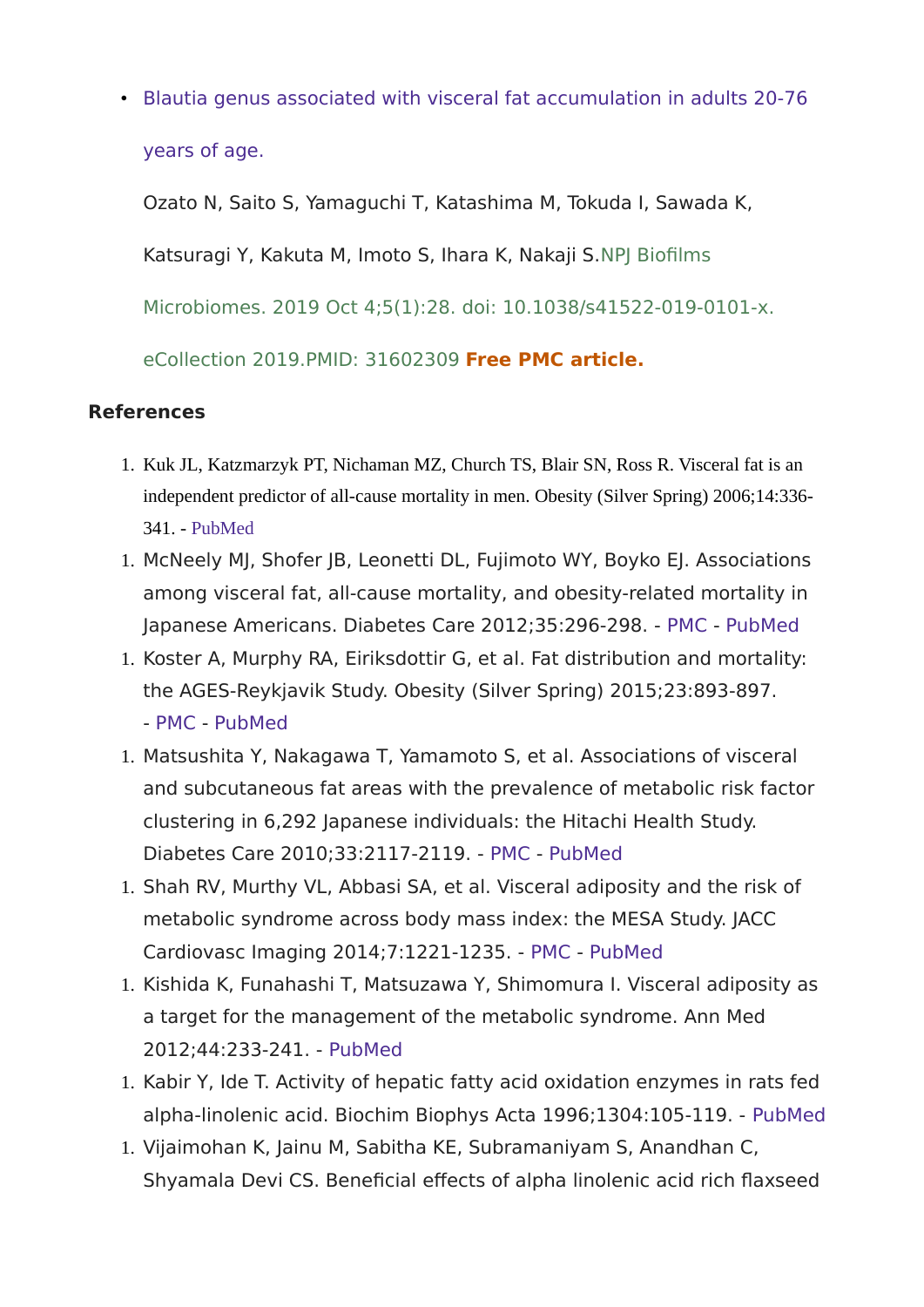oil on growth performance and hepatic cholesterol metabolism in high fat diet fed rats. Life Sci 2006;79:448‐454. - [PubMed](https://pubmed.ncbi.nlm.nih.gov/16490217/)

- 1. Takeuchi H, Matsuo T, Tokuyama K, Shimomura Y, Suzuki M. Diet‐induced thermogenesis is lower in rats fed a lard diet than in those fed a high oleic acid safflower oil diet, a safflower oil diet or a linseed oil diet. J Nutr 1995;125:920‐925. - [PubMed](https://pubmed.ncbi.nlm.nih.gov/7722695/)
- 1. Jones PJ, Jew S, AbuMweis S. The effect of dietary oleic, linoleic, and linolenic acids on fat oxidation and energy expenditure in healthy men. Metabolism 2008;57:1198‐1203. - [PubMed](https://pubmed.ncbi.nlm.nih.gov/18702944/)
- 1. Gillingham LG, Robinson KS, Jones PJ. Effect of high‐oleic canola and flaxseed oils on energy expenditure and body composition in hypercholesterolemic subjects. Metabolism 2012;61:1598‐1605. - [PubMed](https://pubmed.ncbi.nlm.nih.gov/22698766/)
- 1. Rallidis LS, Paschos G, Liakos GK, Velissaridou AH, Anastasiadis G, Zampelas A. Dietary alpha‐linolenic acid decreases C‐reactive protein, serum amyloid A and interleukin‐6 in dyslipidaemic patients. Atherosclerosis 2003;167:237‐242. - [PubMed](https://pubmed.ncbi.nlm.nih.gov/12818406/)
- 1. Watanabe H, Onizawa K, Taguchi H, et al. Nutritional characterization of diacylglycerols in rats. Journal of Japan Oil Chemists' Society 1997;46:301‐307.
- 1. Kondo H, Hase T, Murase T, Tokimitsu I. Digestion and assimilation features of dietary DAG in the rat small intestine. Lipids 2003;38:25‐30. - [PubMed](https://pubmed.ncbi.nlm.nih.gov/12669816/)
- 1. Yanagita T, Ikeda I, Wang YM, Nakagiri H. Comparison of the lymphatic transport of radiolabeled 1,3‐dioleoylglycerol and trioleoylglycerol in rats. Lipids 2004;39:827‐832. - [PubMed](https://pubmed.ncbi.nlm.nih.gov/15669757/)
- 1. Tomonobu K, Hase T, Tokimitsu I. Dietary diacylglycerol in a typical meal suppresses postprandial increases in serum lipid levels compared with dietary triacylglycerol. Nutrition 2006;22:128‐135. - [PubMed](https://pubmed.ncbi.nlm.nih.gov/16459225/)
- 1. Saito S, Yamaguchi T, Shoji K, Hibi M, Sugita T, Takase H. Effect of low concentration of diacylglycerol on mildly postprandial hypertriglyceridemia. Atherosclerosis 2010;213:539‐544. - [PubMed](https://pubmed.ncbi.nlm.nih.gov/20837352/)
- 1. Ando Y, Saito S, Oishi S, et al. Alpha linolenic acid‐enriched diacylglycerol enhances postprandial fat oxidation in healthy subjects: a randomized double‐blind controlled trail. J Oleo Sci 2016;65:685‐691. - [PubMed](https://pubmed.ncbi.nlm.nih.gov/27430386/)